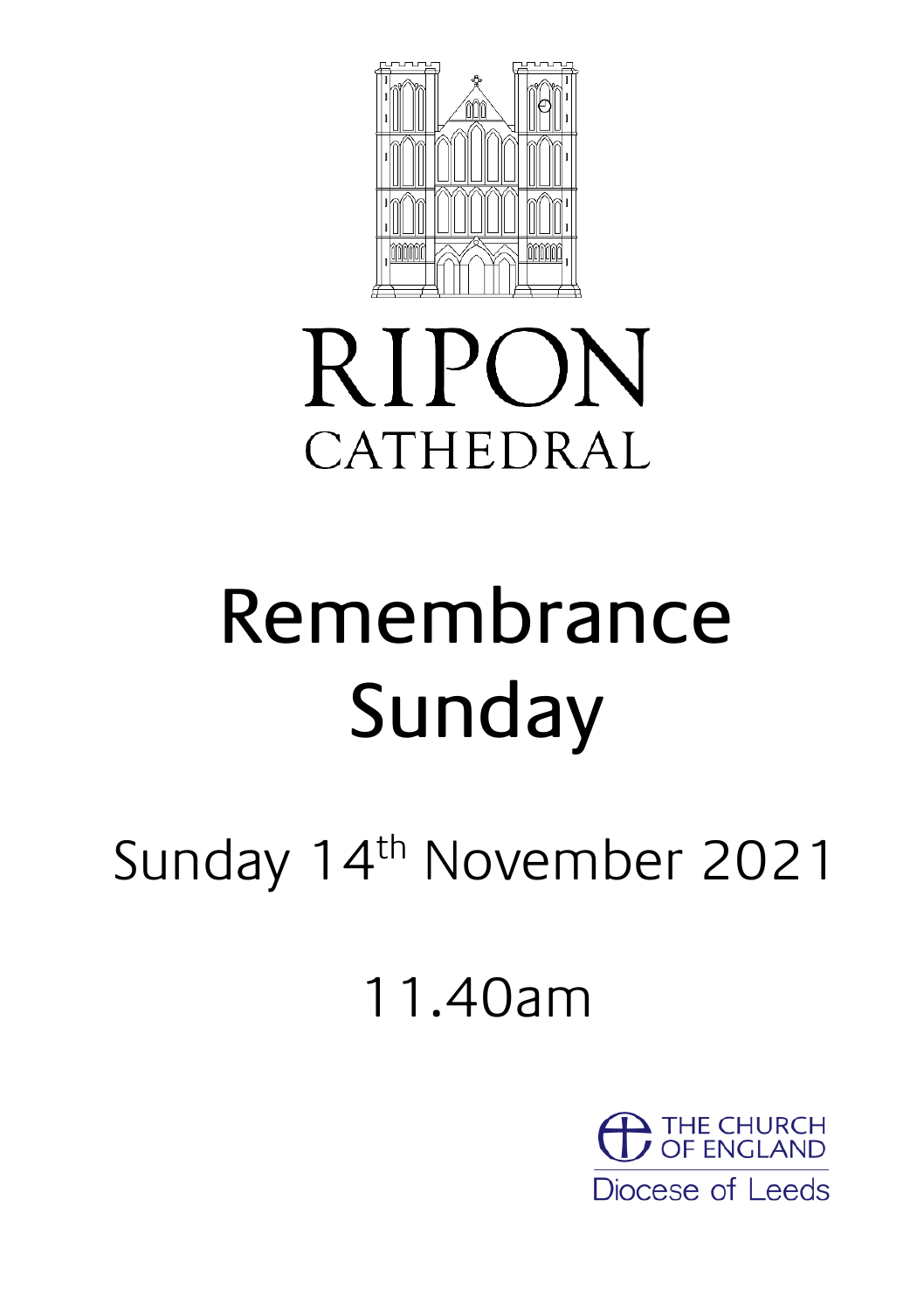## **Welcome to Ripon Cathedral**

Welcome to Ripon Cathedral for this act of worship. Christian worship has taken place on this site since St Wilfrid founded the Cathedral in 672 AD. The cathedral crypt is the oldest part of any English cathedral and regular prayer has taken place there for almost 1350 years.

Built on the firm foundation of that heritage, the Cathedral today continues to proclaim the Christian faith, with daily prayer and active service in Jesus' name.

If you would like to find out more about how the cathedral community is seeking to grow God's Kingdom in this  $21<sup>st</sup>$  century, please visit our website. Regular updates of all that we are involved in and our worship are posted on our Facebook page and we tweet regularly using "@riponcathedral".

### **Sitting, kneeling, standing**

As human beings, we worship with our bodies as well as through our music and prayers. This Order of service invites you to sit, kneel or stand as appropriate. Please see these as merely invitations and adopt the posture you find most comfortable.

## **Coronavirus**

Ripon Cathedral continues to follow the guidance issued by the national church, which is regularly updated to take account of the most recent government advice. Consequently, it has been decided to continue to suspend the common cup (the chalice) at the administration of holy communion.

#### **Following the Government's advice, the wearing of masks is encouraged when moving around the cathedral.**

## Large print versions of the Order of Service are available. Please ask those who welcomed you if you would like one.

An induction loop system is also in operation for hearing aid users.

Please switch off your mobile phone before the service begins. Photography and video/audio recording by members of the congregation is not permitted during the service.

Common Worship: Services and Prayers for the Church of England, material from which is included in this service, is copyright © The Archbishops' Council. All hymns covered by the Christian Copyright Licensing have been reproduced under CCL Licence no 97098.

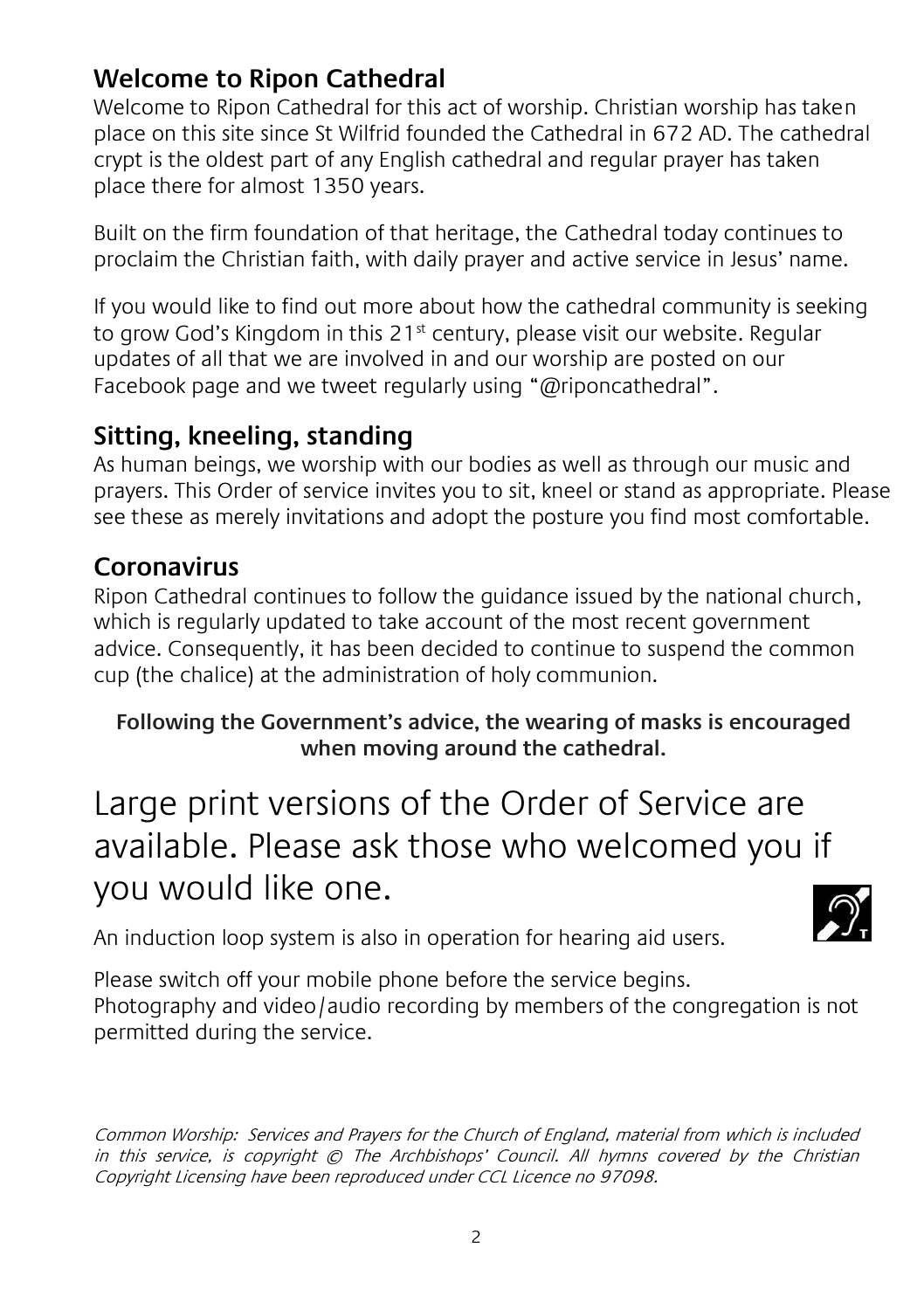#### **Welcome to this Service**

We welcome you to this Remembrance Sunday act of worship. Today is that Sunday in the year that is used to remember those who have made the ultimate sacrifice in war. Some may be known and many unknown. It is the responsibility of each generation, including this generation to remember, reflect and to then learn ways of seeking peace.

Whatever has brought you here today, we trust that you will find yourself more aware of God through the words, prayers and music.

The Preacher is Rev'd Richard Hall, Chaplain to 21 Engineer Regiment.

The Cathedral bells are rung by the Ripon Cathedral Guild of Bellringers.

Please switch off your mobile phone before the service begins.

Photography and video/audio recording by members of the congregation is not permitted during the service.

#### **Giving to support the work of the Cathedral**

Stewardship of all the gifts that God has given is a part of Christian discipleship. Giving is a part of that, and the support of charities and the church is an important part of that in terms of time, talent and money. We would encourage you in your stewardship, offering the following easy ways to support the work of the Cathedral;

- placing cash in the donation boxes by the west doors;
- for bank transfers Account Name: Ripon Cathedral PCC Fund Sort Code: 05 07 17 Account Number: 35697311
- texting RIPONGIVE and the amount of your gift (up to £20) to 70470 (eg RIPONGIVE 20 (Texts cost gift plus a standard message).
- Use this OR Code:



## **Prior to the service**

The Dean greets the Mayor and Civic Party at the West Door and escorts them to their seats. Please stand.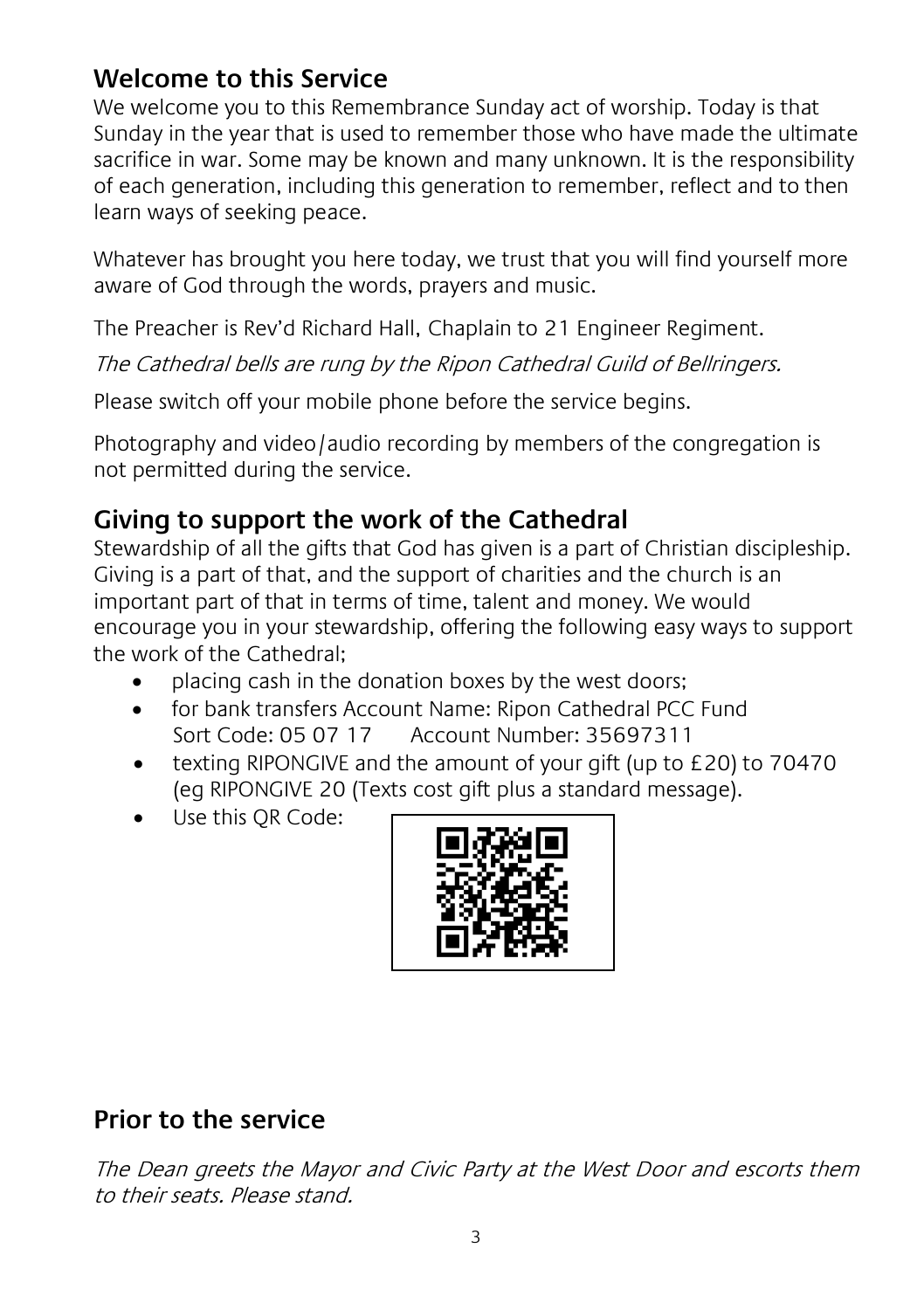#### Please stand.

During the hymn, the Standards are processed following the clergy. The Standards are presented to the Dean and placed either side of the nave altar.

> **O God, our help in ages past, Our hope for years to come, Our shelter from the stormy blast, And our eternal home.**

**Under the shadow of thy throne Thy saints have dwelt secure; Sufficient is thine arm alone, And our defence is sure.**

**Before the hills in order stood, Or earth received her frame, From everlasting thou art God, To endless years the same.**

**A thousand ages in thy sight Are like an evening gone, Short as the watch that ends the night Before the rising sun.**

**Time, like an ever-rolling stream, Bears all its sons away; They fly forgotten, as a dream Dies at the opening day.**

**O God, our help in ages past, Our hope for years to come, Be thou our guard while troubles last, And our eternal home.**

NEH 417 Words: Isaac Watts (1674–1748) Music: ST ANNE Melody 1708, probably supplied by William Croft (1678–1727)

Please remain standing.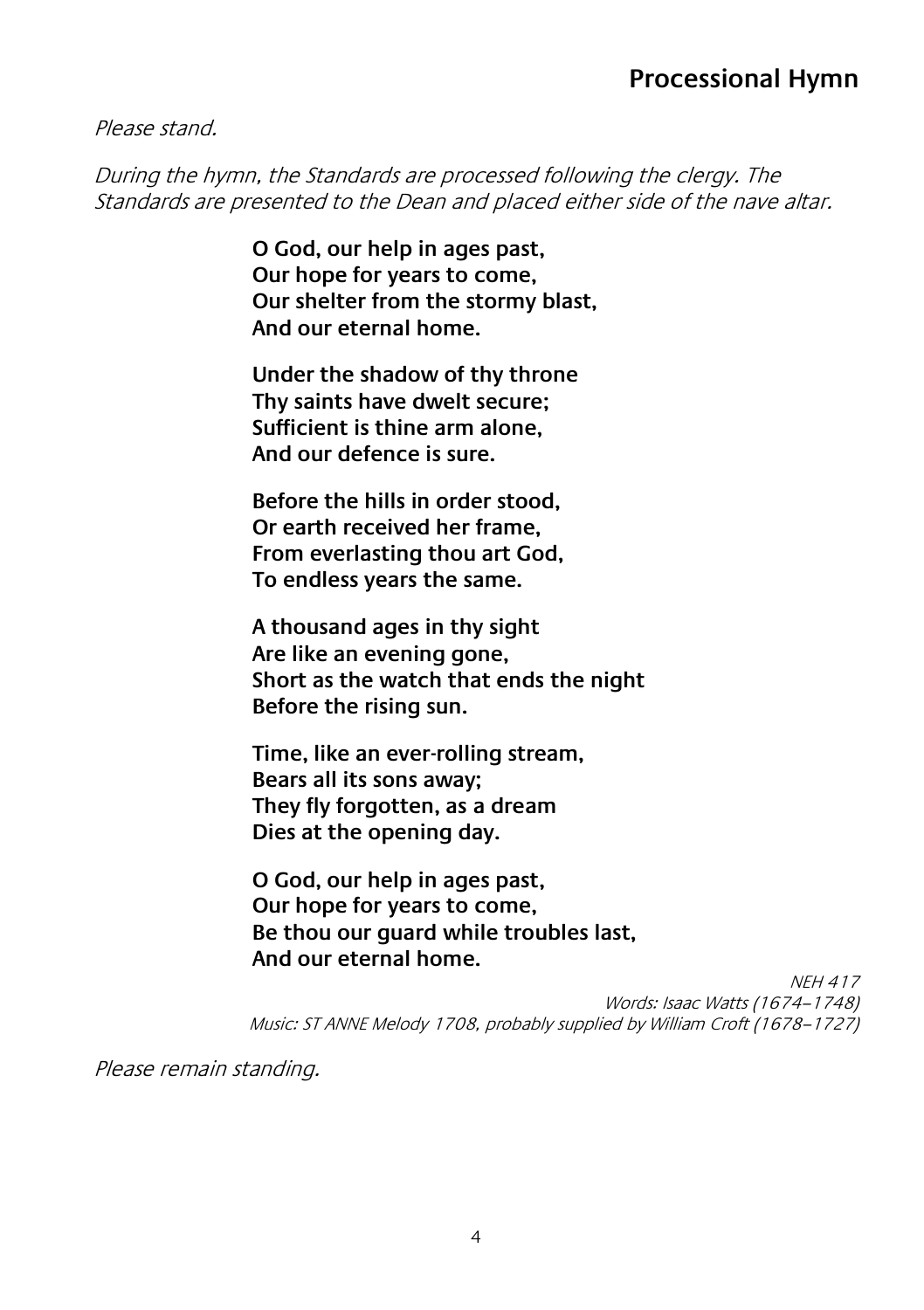## **Introduction**

The Dean stands before the nave altar.

| The Dean        | We gather today to worship Almighty God,<br>whose purposes are good;<br>whose power sustains the world he has made;<br>who loves us, though we have failed in his service;<br>who gave Jesus Christ for the life of the world;<br>who by his Holy Spirit leads us in the way.                                                                                                                               |
|-----------------|-------------------------------------------------------------------------------------------------------------------------------------------------------------------------------------------------------------------------------------------------------------------------------------------------------------------------------------------------------------------------------------------------------------|
|                 | As we give thanks for God's great works,<br>we remember those who have lived and died<br>in his service and in the service of others:<br>we pray for all who suffer through war and are in need;<br>we ask for his help and blessing that we may do his will, and<br>that the whole world may acknowledge him as Lord and King.                                                                             |
| All             | Rest eternal grant unto them, O Lord,<br>and let light perpetual shine upon them.                                                                                                                                                                                                                                                                                                                           |
| The Dean<br>All | May they rest in peace<br>and rise in glory.<br>Amen.                                                                                                                                                                                                                                                                                                                                                       |
|                 | <b>Act of Penitence</b>                                                                                                                                                                                                                                                                                                                                                                                     |
| The Bishop      | Let us confess to God the sins and shortcomings of the world;<br>its pride, its selfishness, its greed; its evil divisions and hatreds.<br>Let us confess our share in what is wrong, and our failure to<br>seek and establish that peace which God wills for his children.                                                                                                                                 |
| Please sit.     |                                                                                                                                                                                                                                                                                                                                                                                                             |
| All             | Most merciful God, we confess that we have sinned<br>in thought, word and deed.<br>We have not loved you with our whole heart.<br>We have not loved our neighbours as ourselves.<br>In your mercy forgive what we have been,<br>help us to amend what we are,<br>and direct what we shall be;<br>that we may do justly, love mercy,<br>and walk humbly with you,<br>through Jesus Christ our Lord.<br>Amen. |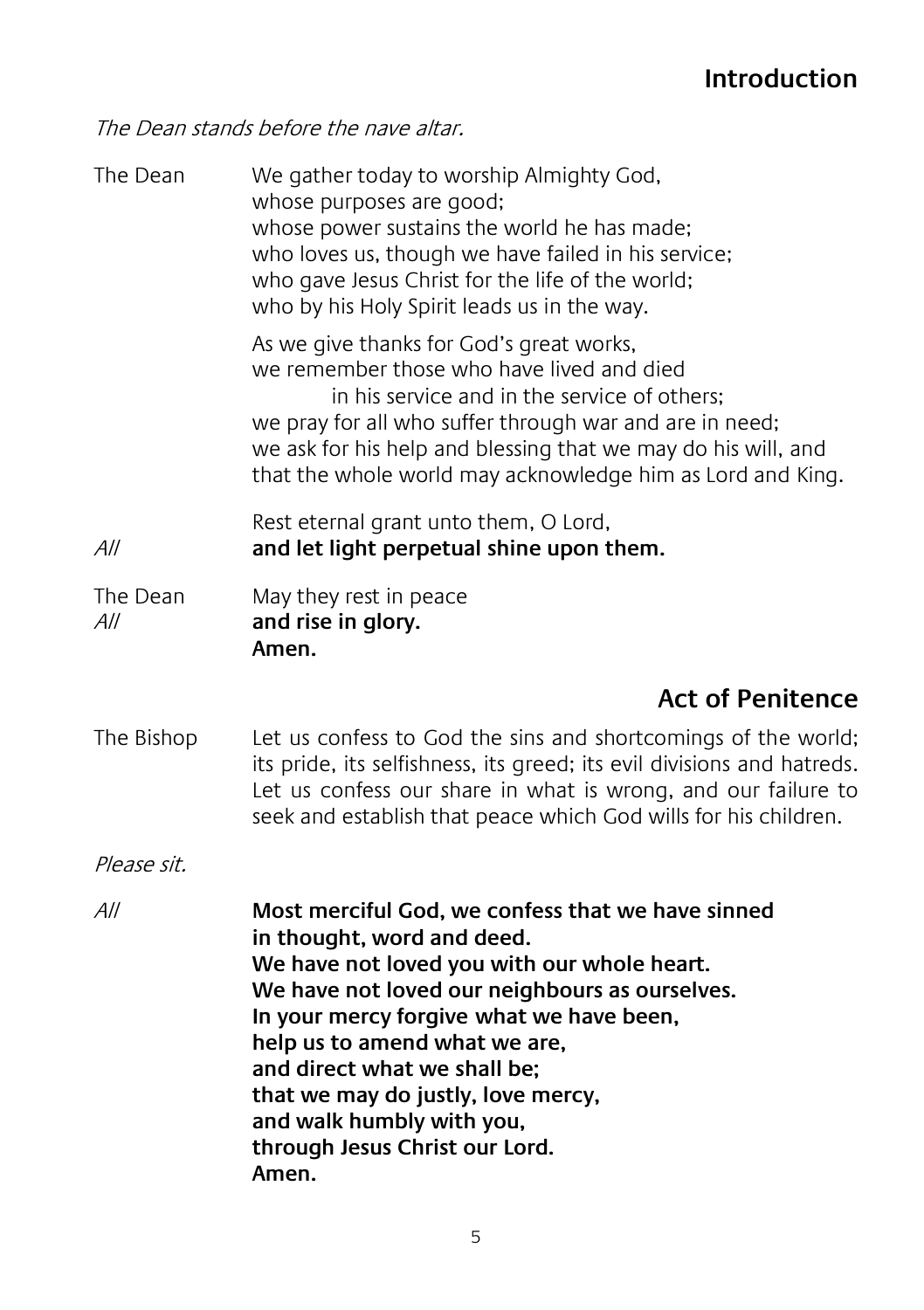## **Words of forgiveness**

| The Bishop<br>All | Almighty God, have mercy upon you,<br>pardon and deliver you from all your sins,<br>confirm and strengthen you in all goodness,<br>and keep you in life eternal,<br>through Jesus Christ our Lord.<br>Amen.                                                                                                                   |                |
|-------------------|-------------------------------------------------------------------------------------------------------------------------------------------------------------------------------------------------------------------------------------------------------------------------------------------------------------------------------|----------------|
|                   |                                                                                                                                                                                                                                                                                                                               | <b>Collect</b> |
| The Dean<br>All   | Almighty and eternal God,<br>from whose love in Christ we cannot be parted,<br>either by death or life:<br>hear our prayers and thanksqivings<br>for all whom we remember this day;<br>fulfil in them the purpose of your love;<br>and bring us all with them to your eternal joy;<br>through Jesus Christ our Lord.<br>Amen. |                |
| $\sim$ $\prime$   |                                                                                                                                                                                                                                                                                                                               |                |

Please sit.

## **Old Testament Reading**

Read by Lt. Col. Simon J Graham, Commanding Officer, 21 Engineer Regiment.

A reading from the prophet Micah.

In days to come the mountain of the Lord's house shall be established as the highest of the mountains, and shall be raised up above the hills. Peoples shall stream to it, and many nations shall come and say: "Come, let us go up to the mountain of the Lord, to the house of the God of Jacob; that he may teach us his ways and that we may walk in his paths." For out of Zion shall go forth instruction, and the word of the Lord from Jerusalem. He shall judge between many peoples, and shall arbitrate between strong nations far away; they shall beat their swords into ploughshares, and their spears into pruning hooks; nation shall not lift up sword against nation, neither shall they learn war any more; but they shall all sit under their own vines and under their own fig trees, and no one shall make them afraid; for the mouth of the Lord of hosts has spoken.

Micah  $4.1-4$ 

| Reader | This is the word of the Lord. |
|--------|-------------------------------|
| All    | Thanks be to God.             |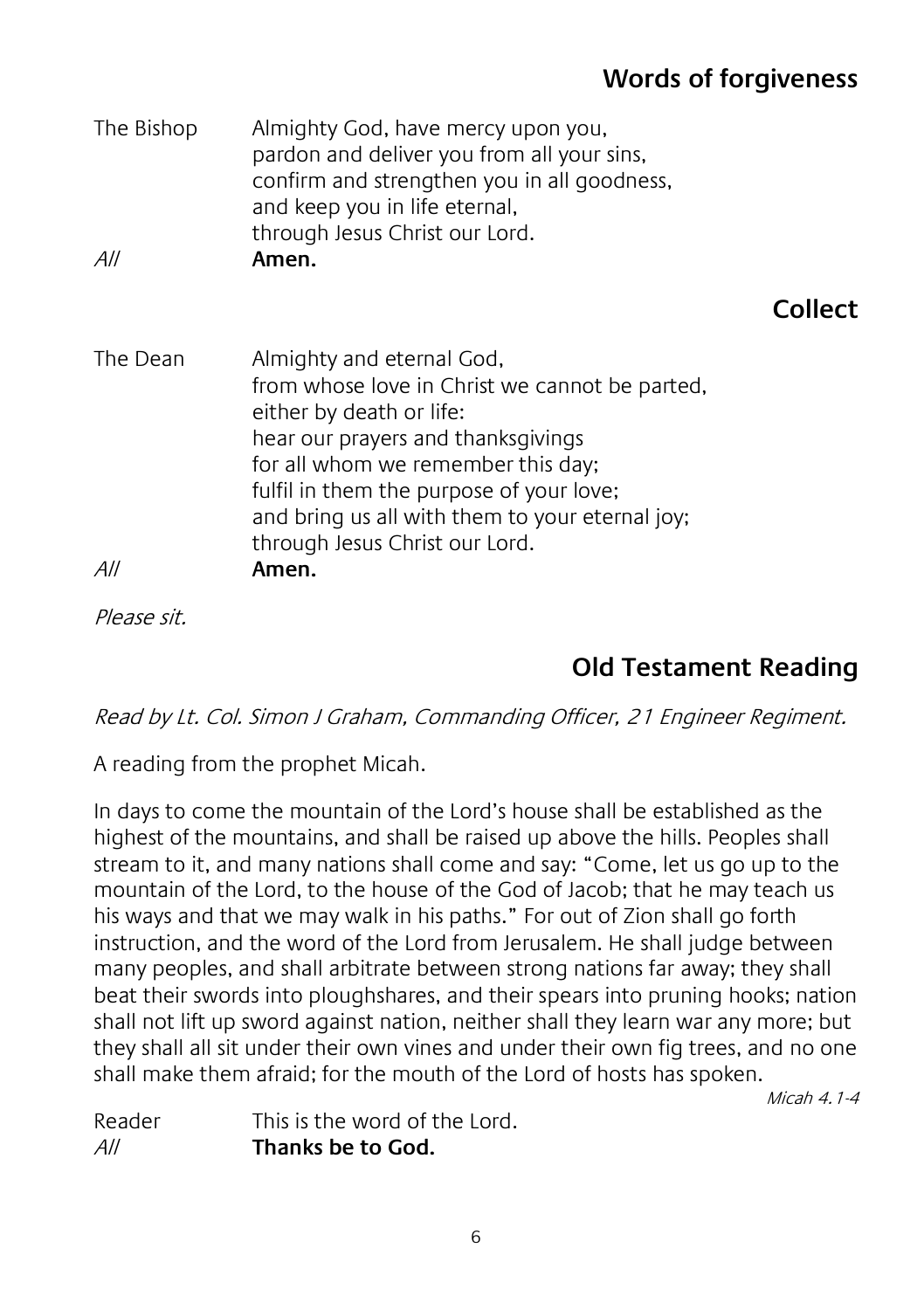#### **Psalm**

GOD is our hope and strength : a very present help in trouble.

Therefore will we not fear, though the earth be moved : and though the hills be carried into the midst of the sea;

Though the waters thereof rage and swell : and though the mountains shake at the tempest of the same.

The rivers of the flood thereof shall make glad the city of God : the holy place of the tabernacle of the most Highest.

God is in the midst of her, therefore shall she not be removed : God shall help her, and that right early.

The heathen make much ado, and the kingdoms are moved : but God hath shewed his voice, and the earth shall melt away.

The Lord of hosts is with us : the God of Jacob is our refuge.

O come hither, and behold the works of the Lord : what destruction he hath brought upon the earth.

He maketh wars to cease in all the world : he breaketh the bow, and knappeth the spear in sunder, and burneth the chariots in the fire.

Be still then, and know that Lam God  $\cdot$ I will be exalted among the heathen, and I will be exalted in the earth.

The Lord of hosts is with us : the God of Jacob is our refuge.

Psalm 46

#### **New Testament Reading**

Read by The Rt Worshipful The Mayor of Ripon, Councillor Eamon Parkin.

A reading from the book of Revelation.

One of the elders addressed me, saying, 'Who are these, robed in white, and where have they come from?' I said to him, 'Sir, you are the one that knows.' Then he said to me, 'These are they who have come out of the great ordeal; they have washed their robes and made them white in the blood of the Lamb. For this reason they are before the throne of God, and worship him day and night within his temple, and the one who is seated on the throne will shelter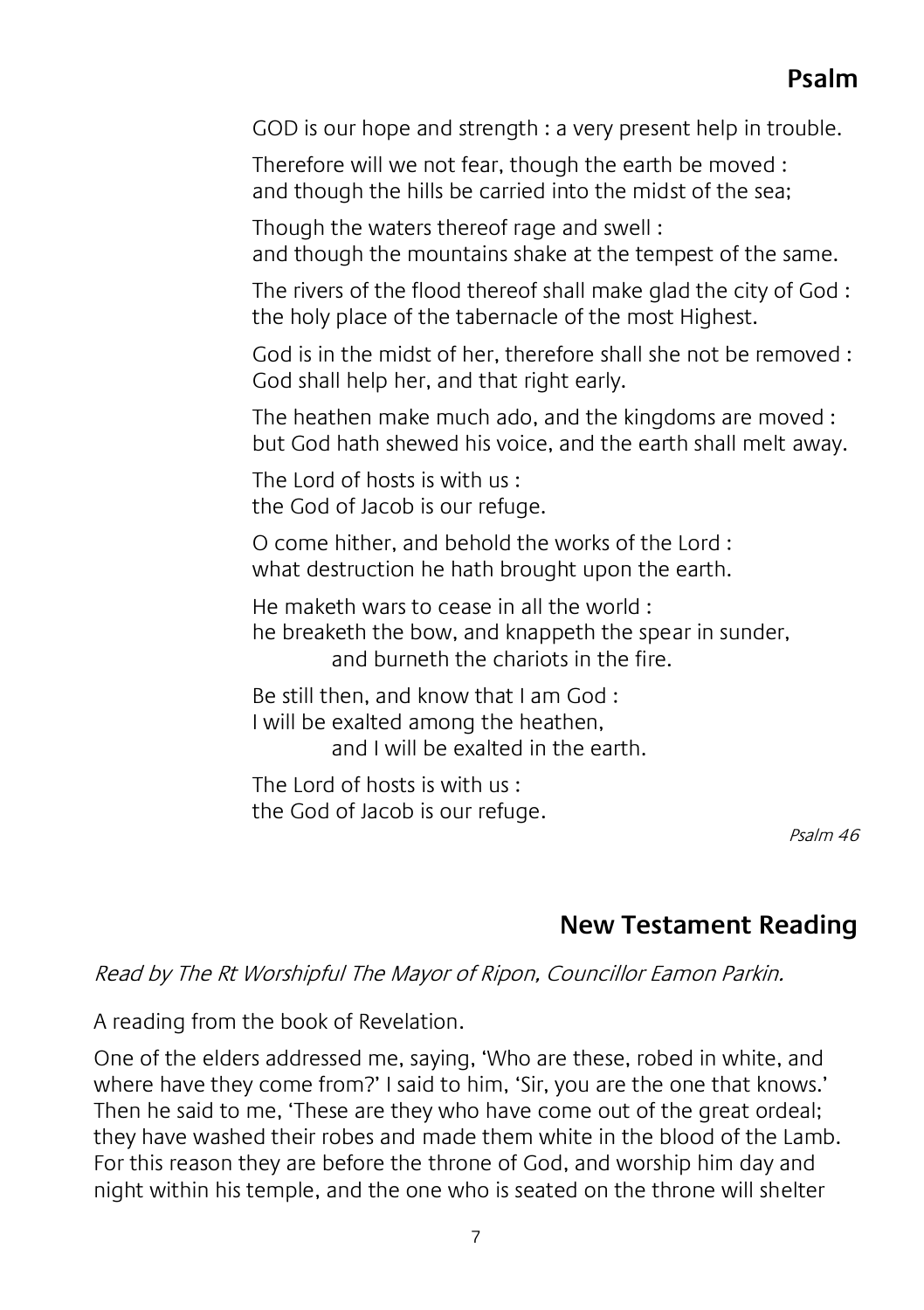them. They will hunger no more, and thirst no more; the sun will not strike them, nor any scorching heat; for the Lamb at the centre of the throne will be their shepherd, and he will guide them to springs of the water of life, and God will wipe away every tear from their eyes.'

Revelation 7.13-17

Reader This is the word of the Lord. All **Thanks be to God.**

Please remain seated as the choir sings the anthem.

#### **Anthem**

Many waters cannot quench love, neither can the floods drown it. Love is strong as death. Greater love hath no man than this: that a man lay down his life for his friends. Who his own self bare our sins in his own body on the tree, that we, being dead to sins, should live unto righteousness. Ye are washed, ye are sanctified, ye are justified in the name of the Lord Jesus. Ye are a chosen generation, a royal priesthood, a holy nation; that ye should shew forth the praises of him who hath called you out of darkness into his marvellous light. I beseech you, brethren, by the mercies of God, that ye present your bodies, a living sacrifice, holy, acceptable unto God, which is your reasonable service.

Words: Song of Solomon 8: 7, 6; John 15: 13; 1Pet 2: 24; 1 Cor 6: 11; 1Pet 2: 9; Rom 12: 1 Music: John Ireland (1879-1962)

#### **Sermon**

Please stand.

**Hymn**

**Lord of lords and King eternal, Down the years in wondrous ways You have blessed our land and guided, Leading us through darkest days. For your rich and faithful mercies, Lord, accept our thankful praise.**

**Speak to us and every nation, Bid our jarring discords cease; To the starving and the homeless Bid us bring a full release; And on all this earth's sore turmoil Breathe the healing of your peace.**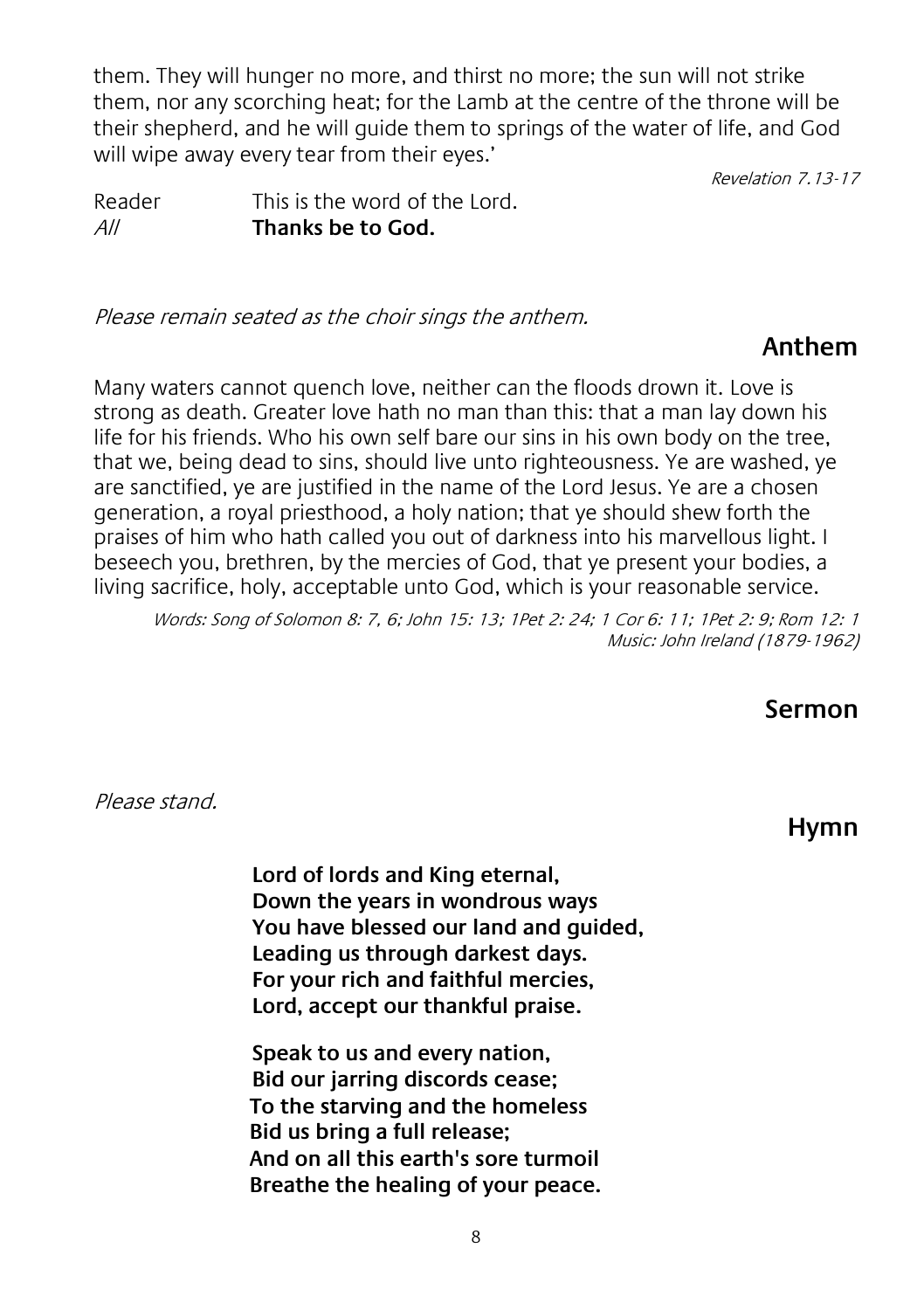|                    | Love that binds us all together<br>Be upon the church outpoured;<br>Shame our pride and quell our factions,<br>Smite them with your Spirit's sword;<br>Till the world, our love beholding,<br>Claims your power and calls you Lord. |
|--------------------|-------------------------------------------------------------------------------------------------------------------------------------------------------------------------------------------------------------------------------------|
|                    | Saviour, by your mighty Passion<br>Once you turned sheer loss to gain,<br>Wresting in your risen glory<br>Victory from your cross and pain;<br>Now O Saviour, dead and risen,<br>In us triumph, live, and reign.                    |
|                    | A&M 581<br>Words: Jack Copley Winslow (1882-1974)<br>Music: ST HELEN George Clement Martin (1844-1916)                                                                                                                              |
| Please sit.        |                                                                                                                                                                                                                                     |
|                    | <b>Prayers</b>                                                                                                                                                                                                                      |
| The Dean           | Let us pray for all who suffer as a result of conflict,<br>and ask that God may give us peace:                                                                                                                                      |
| Intercessor        | For the service men and women who have died in the violence<br>of war, each one remembered by and known to God;<br>may God give peace.                                                                                              |
| All                | God, give peace.                                                                                                                                                                                                                    |
| Intercessor        | For those who love them in death as in life, offering the distress<br>of our grief and the sadness of our loss; may God give peace.                                                                                                 |
| All                | God, give peace.                                                                                                                                                                                                                    |
| Intercessor        | For all members of the armed forces who are in danger this<br>day, remembering family, friends and all who pray for their safe<br>return; may God give peace.                                                                       |
| All                | God, give peace.                                                                                                                                                                                                                    |
| Intercessor<br>All | For civilian women, children and men whose lives are<br>disfigured by war or terror, calling to mind in penitence the<br>anger and hatreds of humanity; for all migrants and refugees;<br>may God give peace.<br>God, give peace.   |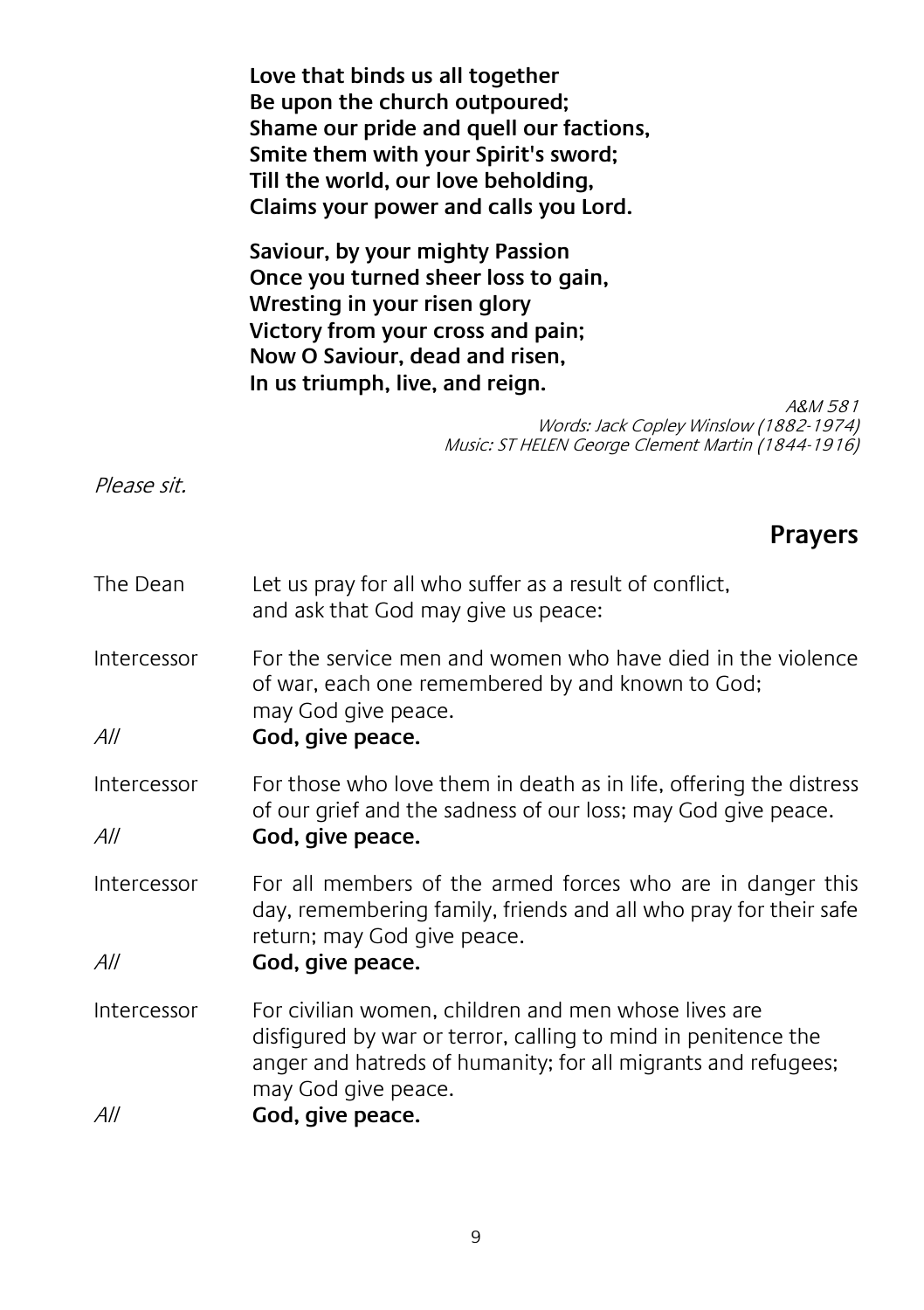Intercessor For peacemakers and peacekeepers, who seek to keep this world secure and free; may God give peace.

All **God, give peace.**

Intercessor For all who bear the burden and privilege of leadership, political, military and religious; asking for gifts of wisdom and resolve in the search for reconciliation and peace; may God give peace.

All **God, give peace.**

Intercessor May we put our faith in your future; for you are the source of life and hope, now and for ever.

All **Amen.**

#### **The Lord's Prayer**

The Dean Let us pray with confidence as our Saviour taught us

All **Our Father, who art in heaven, hallowed be thy name; thy kingdom come; thy will be done; on earth as it is in heaven. Give us this day our daily bread. And forgive us our trespasses, as we forgive those who trespass against us. And lead us not into temptation; but deliver us from evil. For thine is the kingdom, the power and the glory, for ever and ever. Amen.**

Please stand.

#### **Hymn**

The following hymn won the 2018 Armistice hymn-writing competition. During the hymn the Standards are returned, and the bearers face the altar.

> **Hope for the world's despair: we feel the nations' pain; can anything repair this broken earth again? For this we pray: in every place a spark of grace to light the way.**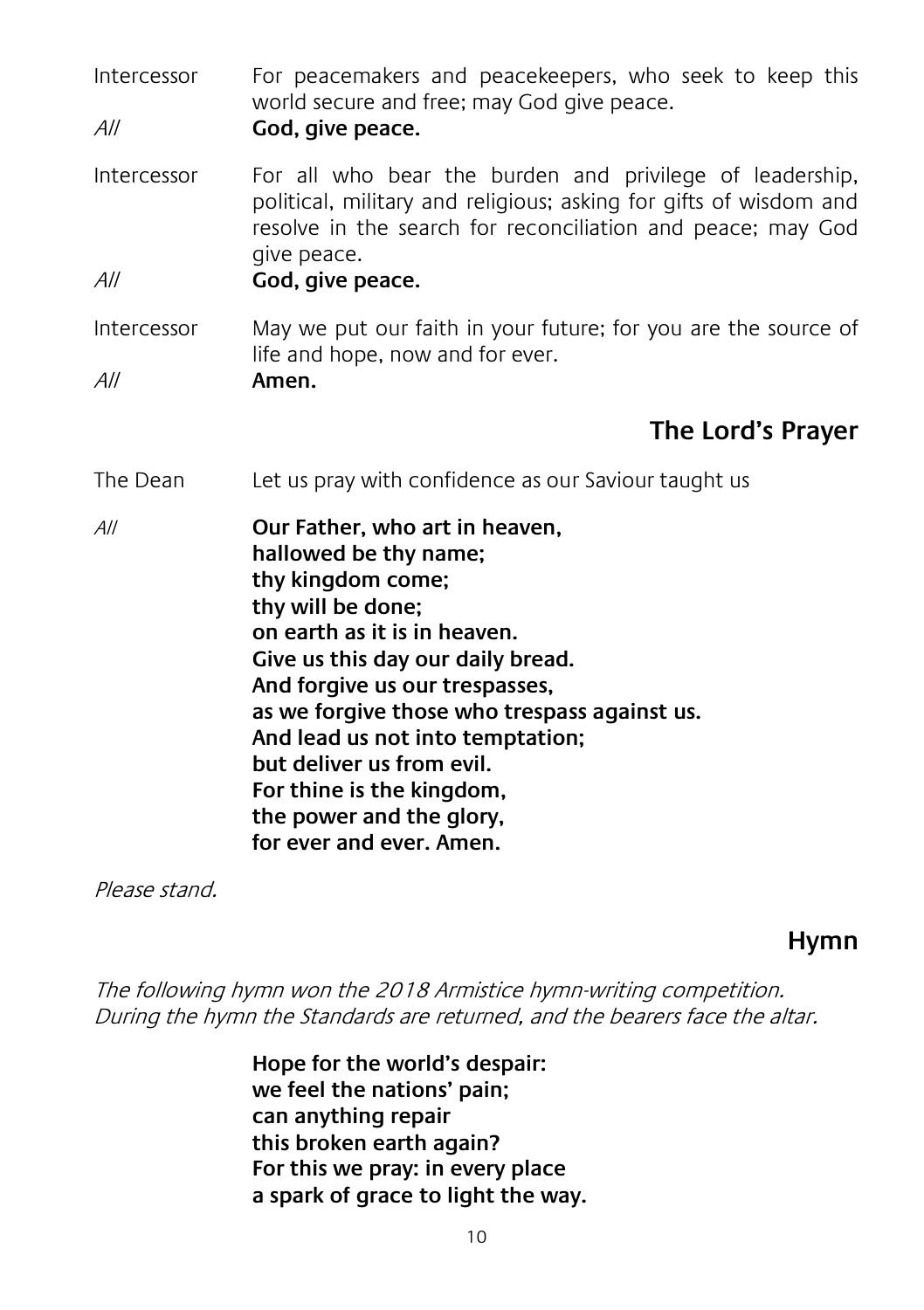**Wisdom for all who bear the future in their hand entrusted with the care of this and every land. When comes the hour, O Lord we pray inspire the way we spend our power.**

**Honour for all who've paid war's painful, bitter price, when duty called they made the greatest sacrifice. Their memory will never cease to cry for peace and harmony.**

**Ease for the troubled mind in endless conflict caught, each soul that cannot find the peace beyond all thought. May they be blessed with healing balm for inner calm and perfect rest.**

**Love for the human heart: when hate grows from our fears and inwardly we start to turn our ploughs to spears. Help us to sow love's precious seed in word and deed, that peace may grow.**

> Words: Ally Barrett (b. 1975) Music: LOVE UNKNOWN John Ireland (1879-1962)

#### **Act of Commitment**

| The Bishop | Let us pledge ourselves anew to the service of God<br>and our fellow men and women:<br>that we may help, encourage and comfort others,<br>and support those working for relief of the needy<br>and the peace and welfare of the nations.                                                                    |
|------------|-------------------------------------------------------------------------------------------------------------------------------------------------------------------------------------------------------------------------------------------------------------------------------------------------------------|
| All        | Lord God our Father,<br>we pledge ourselves to serve you and all humankind,<br>in the cause of peace, for the relief of want and suffering,<br>and for the praise of your name.<br>Guide us by your Spirit; give us wisdom; give us courage;<br>give us hope; and keep us faithful now and always.<br>Amen. |